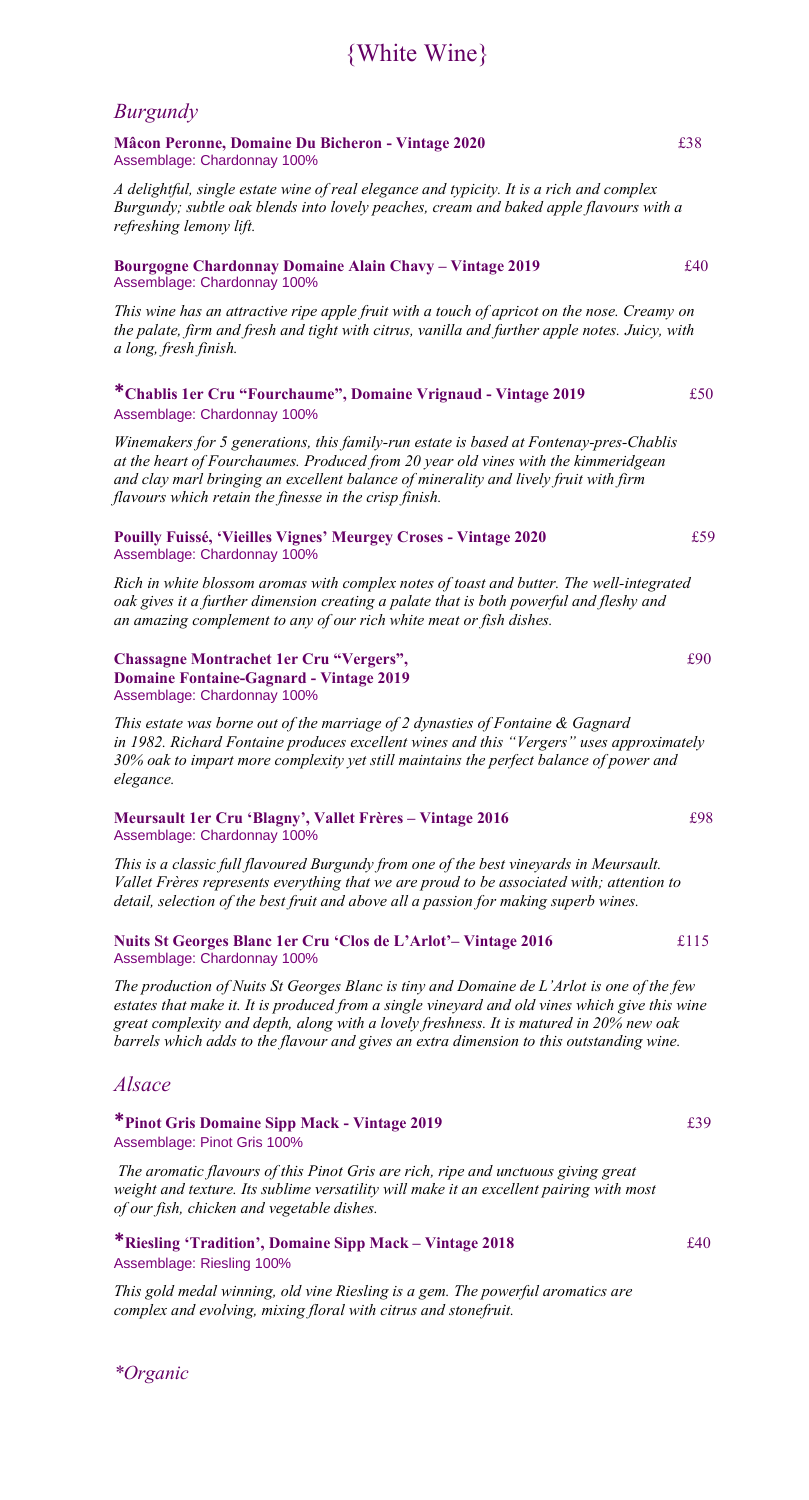## {White Wine}

### *Alsace*

### **\*Gewurztraminer 'Reserve' Domaine Sipp Mack - Vintage 2016** £42 Assemblage: Gewurztraminer 100%

*This wine shows an outstanding balance of ripeness, varietal purity and finesse. Intense fragrance of exotic lychee and rose petal with a hint of sweet spice leads through to a medium-dry finish.*

### *Languedoc-Roussillon*

**Chardonnay/Viognier Les Hauts de la Garrigue Vintage 2020** £30 Assemblage: Chardonnay 70% / Viognier 30%

*A wine with the structure and fresh fruit of Chardonnay balanced by the exciting peachy notes of the Viognier grape to develop fabulous fruity flavours and surprising length.*

**Picpoul de Pinet 'Tête de Cuvée' Vignobles Canet - Vintage 2021** £32 Assemblage: Picpoul 100%

*Another tiny appellation making huge waves and quite rightly so is Pinet. This wine has an exuberantly fresh and fruity palate and is the perfect accompaniment to fish and seafood dishes. A wine that once discovered is forever remembered.*

## *Midi-Pyrenees*

**Colombard/Sauvignon Côtes de Gascogne Domaine Horgelus - Vintage 2021** £29 Assemblage: Colombard 75%, Sauvignon 25%

*In typical Horgelus style this wine is full of flavour and jumps from the glass. Citrusy, tropical and an exercise in fruity freshness and zing, this is full of white grapefruit, gooseberries and blackcurrant leaves on the nose and palate.* 

## *Loire Valley*

#### **Vouvray Sec, 'Les Tuffes' Domaine Darragon - Vintage 2019** £40 Assemblage: Chenin Blanc 100%

*Pure Chenin Blanc grown in the mineral rich soils of Vouvray just outside the city of Tours. A classic Vouvray with bright green apple aromas, a fresh and lively palate with vibrant acidity and a real stony finish. Delicious with fish and white meat.*

### **Muscadet Sur Lie 1er Cru Du Château 'Vielles Vignes' Château de la Ragotiere** £36 **Vintage 2019**

Assemblage: Melon de Bourgogne 100%

*Produced from vines between 40 and 60 years old and on mica schist soils, which impart rich fruit flavours as well as minerality to the palate. On the finish, this expressive 'Cuvée' reverts to the stoney mineral characters which make it so good with food.*

### **Sancerre 'Aujourd'hui comme autrefois' Domaine Daniel Brochard** £46 **Vintage 2019/2020**

Assemblage: Sauvignon Blanc 100%

*Produced, as Daniel Brochard's ancestors would have done without fining, filtration or temperature control giving incredible intensity of flavour. The aroma is packed with intense gooseberry and nettle perfume; the palate is full, crisp and fresh with a mouthwatering long finish. As the wine is un-stabilised, it can throw slight sediment in bottle.*

#### **Pouilly-Fumé Domaine Rémy Vincent - Vintage 2021** £49 Assemblage: Sauvignon Blanc 100%

*Winemaker Gilles Maudry adopts a hands off approach to the vinification, using the naturally occurring yeasts to create this stunning Sauvignon Blanc. This ripe and concentrated wine displays smoky and flinty minerality, typical characteristics of quality Pouilly-Fumé.*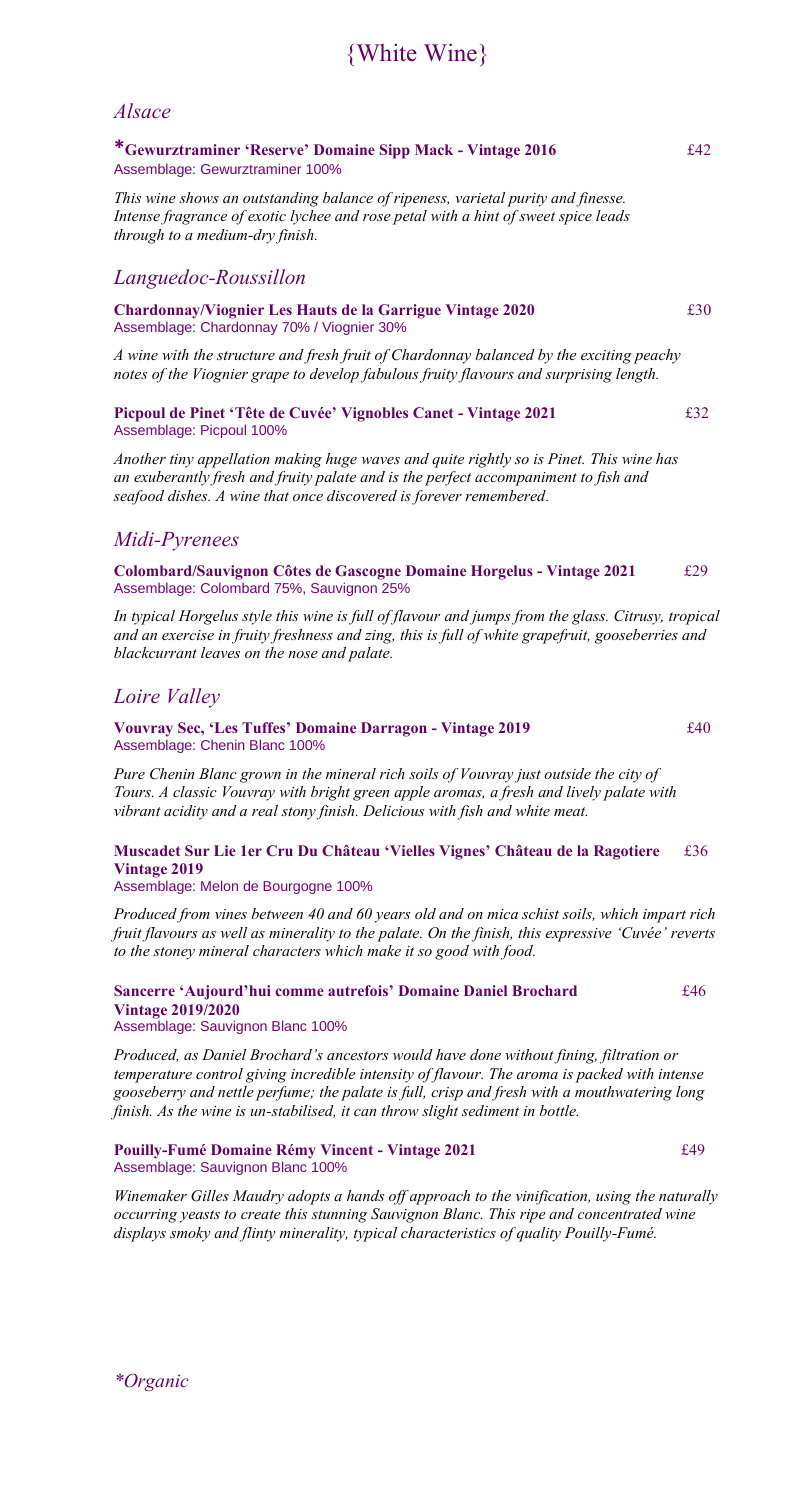## {White Wine}

### *Southern Rhône Valley*

**Côtes du Rhône Blanc Château St Roch – Vintage 2018/20** £34 Assemblage: Grenache Blanc 50%, Clairette 20%, Roussane 10% Viognier Bourboulenc 10%

*The nose is very fine with notes of lemon and grapefruit with citrus and white blossom. On the palate it is clean, fresh and very fruity with a stoney minerality and great balance. It is a joy to drink with fish and white meats.*

**Châteauneuf du Pape Blanc "Cuvée Tradition"** £65 **Château de la Gardine - Vintage 2019**  Assemblage: Roussanne 50%,Grenache Blanc 20%,Clairette 20%,Bourboulenc 10%

*Pale yellow with a green tinge, aromas of citrus and thyme with almost spiced notes of fennel. The palate is rounded and aromatic with complex and opulent flavours of citrus and honey. The richness is enhanced from 30% of the wine spending 6 months in new oak and to retain all the natural character, the wine is only slightly filtered.* 

### *Northern Rhône Valley*

# **Condrieu Brunel Frères – Vintage 2020**

*The ultimate expression of the Viognier grape can be found in the tiny appellation of Condrieu in the Northern Rhône. Les Grandes Chaillées refers to the walls that hold up the terraced vines on the steep granite slopes, which adds a mineral structure to this richly flavoured, indulgent and beautifully balanced wine.*

## {Red Wine}

*Beaujolais*

**Beaujolais Villages 'Didier Desvignes'** £35 **Domaine de Roche - Grès Vintage 2020**  Assemblage: Gamay 100%

*From one of the great producers of the region, this easy drinking yet surprisingly substantial Beaujolais Villages is beautifully balanced with delicious black cherry fruit, fine smooth tannins and refreshing acidity that brings the palate to life.*

#### **Morgon Les Charmes Famille Vincent - Vintage 2018** £42 Assemblage: Gamay 100%

*This wine is well coloured and has aromas of plums and cherries with velvety tannins and an attractive spiciness in the finish. Concentrated on the palate it is packed with fruit flavour backed by fine tannins and good freshness. Perfectly balanced this is a joy to drink.*

## *Loire Valley*

**Pinot Noir 'Les Carisannes', Henry Brochard Vintage 2018** £36 Assemblage: Pinot Noir 100%

*This wine is made by our Sancerre producer from vineyards just outside the Sancerre appellation but benefits from the same expertise and wine making skills. It has delightful cherry fruit and violet aromas followed by a fresh palate of black fruit and spice notes.*

## *Midi-Pyrenees*

**Malbec, Cahors, Château de Flore - Vintage 2018** £39 Assemblage : Malbec 100%

*The old style of Cahors "black wine" has today been replaced with a far more charming example with good depth of colour, a full and ripe nose dominated by black fruits. Medium bodied, the palate is full flavoured and perhaps even bold with plenty of ripe fruit flavours and a chunky yet fresh finish.*

£58Assemblage: Viognier 100%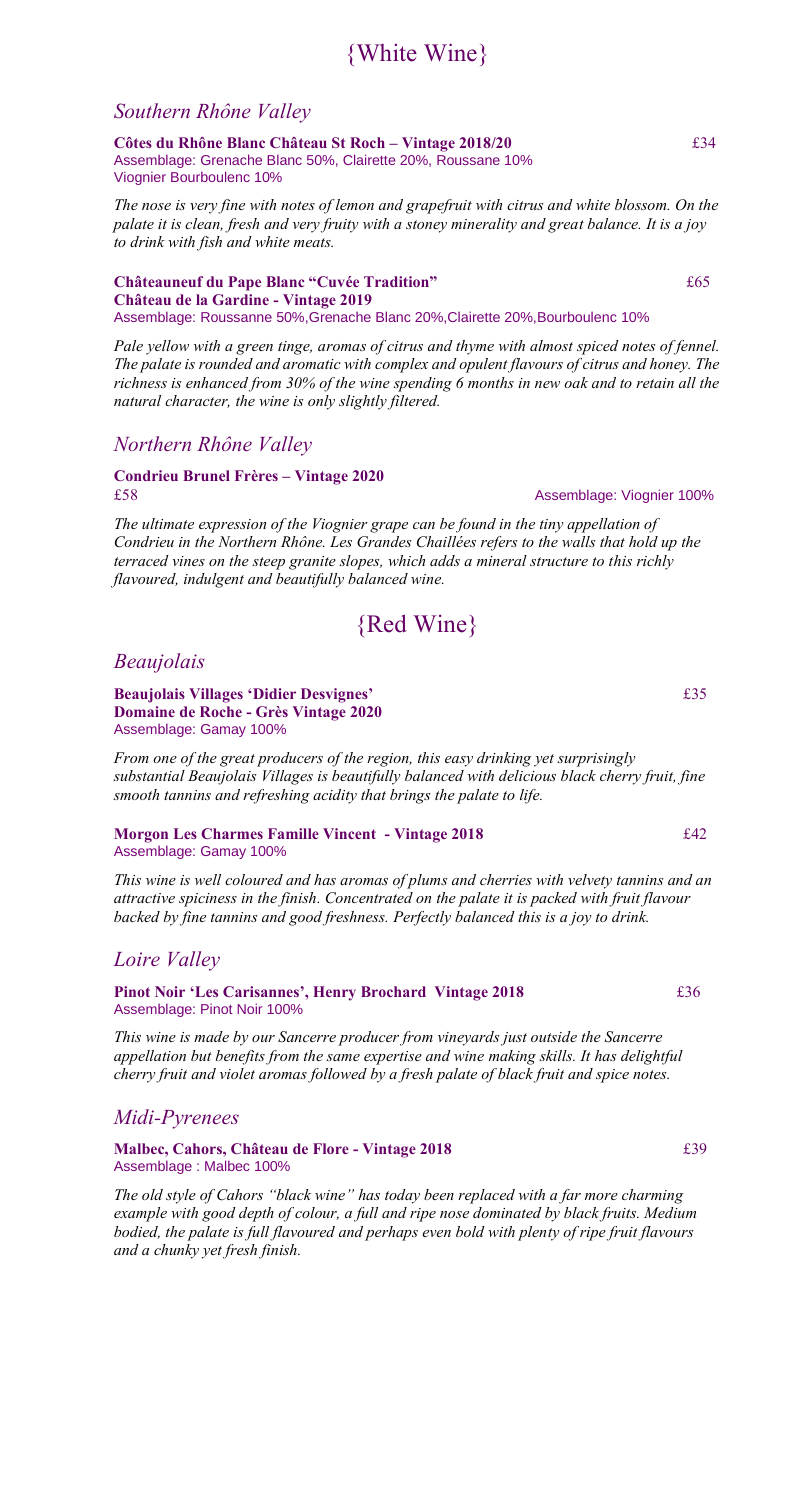## {Red Wine}

## *Bordeaux*

**St Emilion Grand Cru, Benjamin de Sansonnet - Vintage 2016** £48 Assemblage: Merlot 85%, Cabernet Sauvignon 15%

*The second wine of the amazing Chateau Sansonnet, the wine is produced from vines averaging 35 years in a clay – limestone vineyard. Full flavoured and intense with spicy plums dominating but retaining the elegance in the finish with gentle and integrated tannins. This wine is bottled without filtration, to preserve all the flavours. Please expect a small sediment.*

#### **Médoc Cru Bourgeois - Château Caronne St Gemme - Vintage 2012/15** £47 Assemblage: Cabernet Sauvignon 65%, Merlot 30%, Petit Verdot 5%

*Grown on deep gravelly soils close to St Julien, this wine displays entrancing aromas of cherry, currant , mocha, tobacco and smoky underbrush which develops as the wine is opened. Its dark cherry, mineral and menthol flavours offer great intensity from this outstanding property and a superb vintage.*

#### **Pessac-Leognan, de Haut Bailly - Vintage 2016** £59 Assemblage: Cabernet Sauvignon 50%, Merlot 47%,Petit Verdot 2%,Cabernet Franc 1%

*The third wine of the famous Chateau Haut-Bailly is produced form the estates younger vines and is made in an approachable style which can be enjoyed young. It has notes of spices and cedar with delicate dark blackberry and cassis notes. The palate is mid weight with attract density and fine grained tannins.*

#### **Pauillac, Lacoste-Borie – Vintage 2016** £72 Assemblage: Cabernet Sauvignon 67%, Merlot 23% Cabernet Franc 10%

*This is the second wine of Chateau Grand Puy Lacoste in the commune of Pauillac and the wine is made by the wine making team from the Château and benefits from their expertise. It*  is a big juicy succulent mouthful of wine, full of blueberry and black raspberry fruit with well *balanced and velvety tannins.*

#### **St Emilion Grand Cru Classé - Château Sansonnet - Vintage 2014** £76 Assemblage: Merlot 85%, Cabernet Franc 15%

*This small 7 hectare vineyard is situated on the highest point of the clay-limestone platèau of St Emilion and rubs shoulders with the famous classified growths. It has great concentration of both colour and ref fruit flavours, with blueberry and raspberry overtones and sweet toasty oak. This wine is bottled without filtration, to preserve all the flavours. Please expect a small sediment. Highly recommended.*

#### **St Julien Duluc du Branaire Ducru - Vintage 2018** £80 Assemblage: Cabernet Sauvignon 50%, Merlot 45%, Petit Verdot 5%

*This is elegant and well made wine with sweet cranberry, mulberry and raspberry/blueberry fruit and a well balanced palate. A distinctive and elegant St Julien.*

#### **St Julien, Croix de Beaucaillou - Vintage 2014/18** £90 Assemblage: Cabernet Sauvignon 65%, Cabernet Franc 5%, Merlot 25%, Petit Verdot 5%

*This second wine of the 2nd growth Château Ducru-Beaucaillou is produced to be drunk young and delivers real sweet fruit aromas, a palate with black berries and bitter chocolate that mix with sweet plums and a final burst of balancing acidity.*

#### **Pomerol "By Clinet" – Vintage 2016** £94 Assemblage: Merlot 80%, Cabernet Franc 20%

Selected from 3 different terroir by Ronan Laborde, the owner of Chateau Clinet. Deep garnet *in colour it is packed with complete flavours of dried red fruits with overtones of truffles in the bouquet. It is gentle and well fruited on the palate with redcurrant and plum flavours with a hint of hazelnut in the background. Lovely wine.*

#### **Pauillac Pastourelle De Clerc Milon - Vintage 2012/15** £120 Assemblage: Cabernet Sauvignon 50%, Merlot 36%, Petit Verdot 3%

*Coming from the delicious 2012 vintage this is a rich and vibrant wine with great concentration of red fruit flavours and a rich yet lively finish and great depth of flavour.*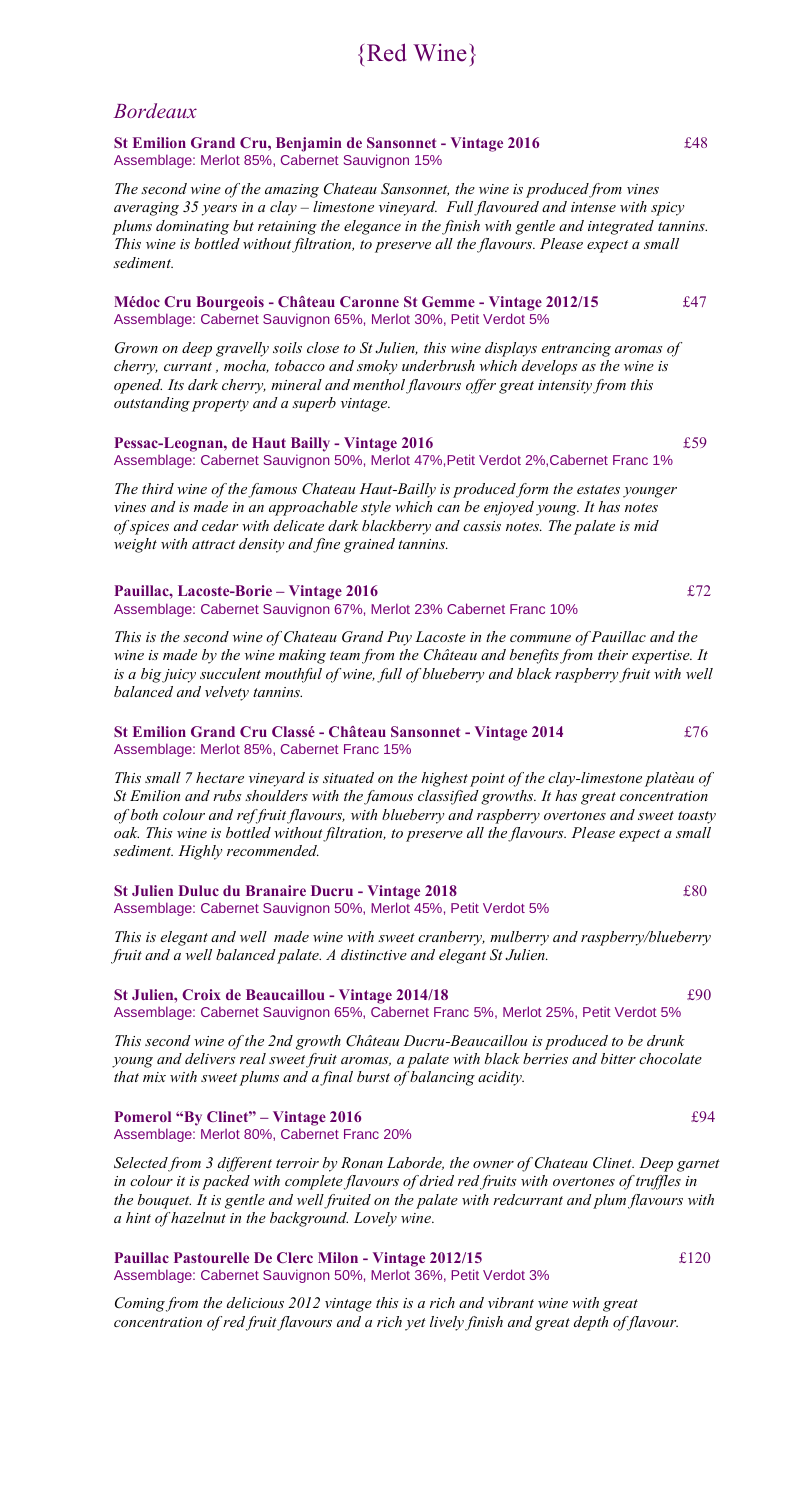## {Red Wine}

### *Bordeaux (cont.)*

**Margaux Quintessence De Château Pontac Lynch - Vintage 2014** £140 Assemblage: Merlot 30%, Petit Verdot 5%, Cabernet Sauvignon 65%

*The production is minute and only around 3000 bottles are produced each year. After the alcoholic fermentation the wine is aged in new oak barrels for 12 months. The nose is so silky and sweetly fruited so typical of Margaux. The palate is generous and silky again with oodles of blackcurrant fruit with hints of pencil shavings and liquorice.*

#### **Margaux, Château Giscours – Vintage 2010** £190 Assemblage: Cabernet Sauvignon 71%, Merlot 29%

*Coming from one of the best vintages ever produced in Bordeaux. This seductive Giscours has notes of baked black cherries, mulberries and plum preserves, pencil lead and dried Provence herbs. Medium to full bodied with a structured and long fruity finish.*

## *Burgundy*

#### **Chorey Les Beaune – Domaine Tollot Beaut 2019** £59 Assemblage: Pinot Noir 100%

*Chorey Les Beaune is famous for producing hearty, spiced, red Burgundies with a good deal of muscle and herbal-tinged, woodland berry fruit. Domaine Tollot Beaut' Chorey Les Beaune has a mineral driven freshness that nicely complements the polish, and all of the lavish fruit that the estate's thoughtful winemaking lends.*

#### **Savigny Les Beaune 1er Cru 'Champ Chevrey' (Monopole)** £72 **Domaine Tollot Beaut - Vintage 2017**  Assemblage: Pinot Noir 100%

*This monopole was acquired in the 1950's and these older vines create a wine with aromas of red and dark fruits, medium bodied displaying sheer elegance and character on the often palate likened to the wines of Vosne-Romanée.*

#### **Gevrey Chambertin Domaine Drouhin Laroze - Vintage 2019** £88 Assemblage: Pinot Noir 100%

*This delightful producer based in the village of Gevrey Chambertin makes full bodied wines with both elegance and power. This wine has complex aromas of bacon, black cherries, liquorice, pencil lead and raspberry jam with a balanced acidity on the palate and an array of red fruit flavours from this well crafted wine.*

#### **Volnay 1er Cru "Santenots" Domaine Eric Boigelot - Vintage 2018** £94 Assemblage: Pinot Noir 100%

*Volnay can yield some of the most balanced reds of the Cotè de Beaune and this is a great example. This is a structured wine with a 'grippy' palate and lovely dark berry fruits with a smooth velvety finish which is now drinking really well.*

## *Languedoc-Roussillon*

**Rouge de Gala Côtes de Gascogne Domaine Horgelus - Vintage 2019**£29 Assemblage: Merlot 60%, Tannat 40%

*This amazing wine has a fabulous concentration with aromas of blackcurrant, liquorice and spices. On the palate is has soft, ripe tannins to support the dark fruit flavours. A great wine that drinks well above its price tag.*

#### **Minervois Rouge Château Canet - Vintage 2019**£34 Assemblage: Syrah 65%, Grenache Noir 25%, Cinsault 10%

*This lovely Château was bought by Floris and Victoria Lemstra in 2007 and has benefited from substantial investment since then and this now shows in the quality of wine being produced. Pure and elegant blackberry and cherry fruit flavours are imparted by the Syrah grape variety and are balanced by ripe tannins and a complex finish.*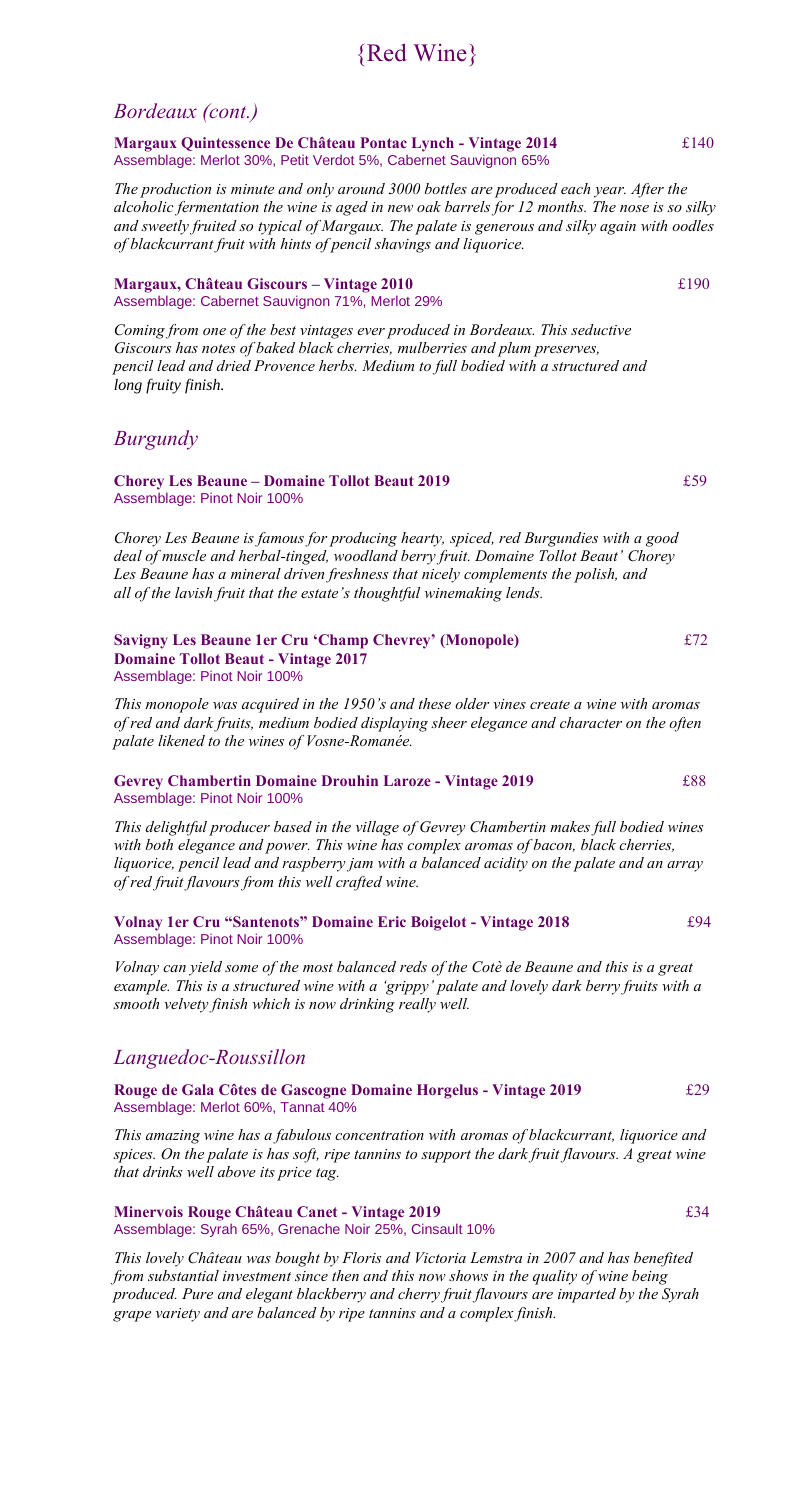## {Red Wine}

## *Northern Rhône Valley*

**Hermitage Brunel Frères - Vintage 2019** £79 Assemblage: Syrah 90%, Viognier 10%

*Aromas of blackcurrant and bramble fruit are joined by peppery spice, floral violet notes, a touch of ink and meaty animal notes. Elegant, powerful and robust on the palate, it is beautifully balanced and silky textured.*

## *Southern Rhône Valley*

**Côtes du Rhône Château St Roch – Vintage 2020** £36 Assemblage: Grenache 85%, Syrah 15%

*This estate is owned by the Brunel family and benefits from their expertise in viticulture and wine making. Fragrant and bright red and black berries on the nose with a suggestion of leather, liquorice and spice. A great expression of this well known French classic.*

**Châteauneuf du Pape Rouge "Cuvée Tradition",** £58 **Château de la Gardine - Vintage 2019** Assemblage: Grenache 65%, Mourvèdre 15%, Syrah 15%, Musardin 5%

*This classic wine has a deep purple colour with a violet rim; aromas of black fruits and exotic spices with hints of cocoa. Just 40% of the wine is matured for one year in used oak barrels creating an amazing wine that is generous on the palate, with silky and complex tannins and an incredible finish.*

## {Rosé Wine}

## *Loire Valley*

**Cabernet d'Anjou, Domaine des Deaux Moulins - Vintage 2020/21** £32 Assemblage: Cabernet Franc 50%, Cabernet Sauvignon 50%

*The family run estate lies close to the royal town of Amboise in the heart of the Loire valley. This lovingly crafted wine is dry but full of flavoursome summer pudding fruit making it easy drinking, with the assemblage being a closely guarded secret.*

## *Midi-Pyrénées*

**Côtes de Gascogne Rosé Domaine Horgelus - Vintage 2020/21** £29 Assemblage: Merlot 33%, Cabernet Sauvignon 34%, Tannat 33%

*An intense and complex bouquet of sweet wild strawberries, citrus fruits and juicy blackcurrants leads into a smooth and refreshing palate with notes of wild herbs. Great as an aperitif but also is a very food friendly style.*

## *Provence*

**Chateau Montaud Côte De Provence – Vintage 2021** £38 Assemblage: Grenache 50%, Cinsault 30%, Syrah 10%, Mourvèdre 10%

*This exceptionally pale and inviting Rosé is both elegant and fresh with mineral notes to support it, and zesty citrus touches to enliven the palate, culminating in a long and refreshing finish.*

**Les Pins Couchés Rosé Jean Luc Colombo - Vintage 2020/21** £38 Assemblage: Cinsault 50%, Syrah 50%,

*A complex blend of grape varieties all grown in the hills above Marseilles. A beautiful pale pink Rosé with violet and salmon highlights, intense aromatic aromas of peach, pear, mandarin and melon with floral notes of iris. Buttery and silky on the palate, with citrus fruit, cherry and mango fruit flavours.* 

**M de Minuty Côte De Provence - Vintage 2020/21** £46 Assemblage: Grenache, Cinsault, Tibouren, Syrah

*This family run estate in the beautiful region of Provence is blessed with an outstanding climate which reflects in the freshness of these wines. This rosé expresses some intense aromas of citrus fruit and white flowers with a velvety texture on the palate with a crisp mineral finish.*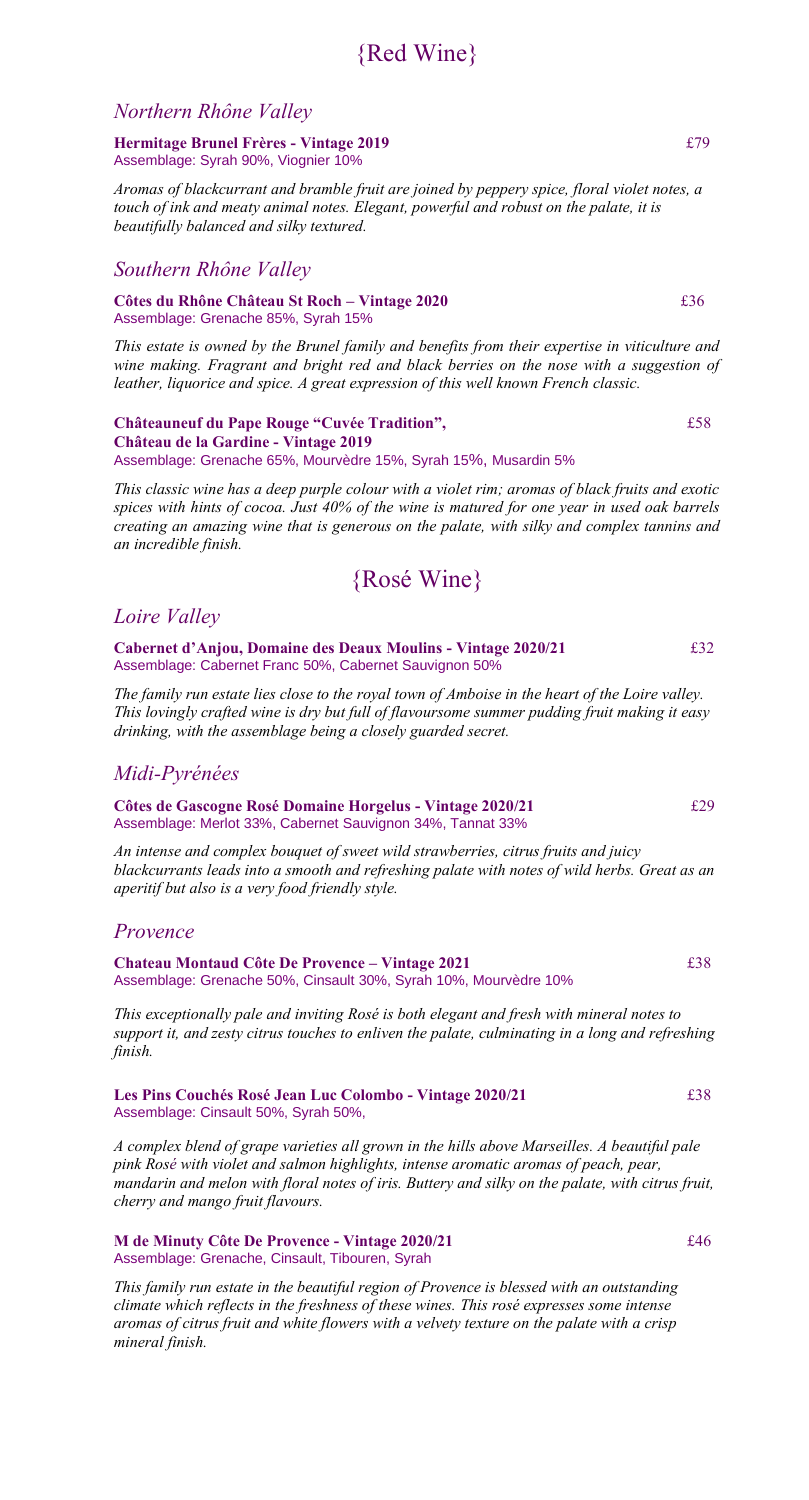# {Wine by the Glass}

## *White -125ml/175ml*

| Colombard/Sauvignon Côtes de Gascogne Domaine Horgelus<br>Vintage 2021 | ${£4.70 / £7.10}$   |
|------------------------------------------------------------------------|---------------------|
| Chardonnay/Viognier Les Hauts de la Garrigue<br>Vintage 2020           | ${£5.00 / £7.50}$   |
| Picpoul de Pinet 'Tête de Cuvée' Vignobles Canet<br>Vintage 2021       | ${£5.30 / £8.00}$   |
| <b>Mâcon Peronne, Domaine Du Bicheron</b><br>Vintage 2020              | ${£7.20 / £10.50}$  |
| <b>Bourgogne Chardonnay Domaine Alain Chavy</b><br>Vintage 2019        | ${£9.00 / £12.00}$  |
| Red -125ml/175ml                                                       |                     |
| Rouge de Gala Côtes de Gascogne Domaine Horgelus<br>Vintage 2019       | ${£4.70 / £7.10}$   |
| Côtes du Rhône Château St Roch<br><b>Vintage 2020</b>                  | ${£6.00 / £8.90}$   |
| Malbec Cahors, Château de Flore<br>Vintage 2018                        | ${£6.50 / £9.70}$   |
| <b>St Emilion Grand Cru, Benjamin de Sansonnet</b><br>Vintage 2016     | ${£8.20 / £12.20}$  |
| <b>Chorey Les Beaune Domaine Tollot Beaut</b><br>Vintage 2019          | ${£9.80 / £14.50}$  |
| <b>Pauillac Lacoste Borie</b><br>Vintage 2016                          | ${£13.90 / £18.00}$ |
| Rosé -125ml/175ml                                                      |                     |
| Côtes de Gascogne Rosé Domaine Horgelus<br><b>Vintage 2020/21</b>      | ${£4.70 / £7.10}$   |
| <b>Provence Rosé Chateau Montaud</b><br>Vintage 2021                   | $\{£6.40 / £9.50\}$ |
| Champagne -125ml                                                       |                     |
| <b>Champagne Claude Renoux Blanc de Noirs - NV</b>                     | ${£14.00}$          |
| Kir Royal, Cassis, Peach or Passion Fruit                              | ${£16.50}$          |